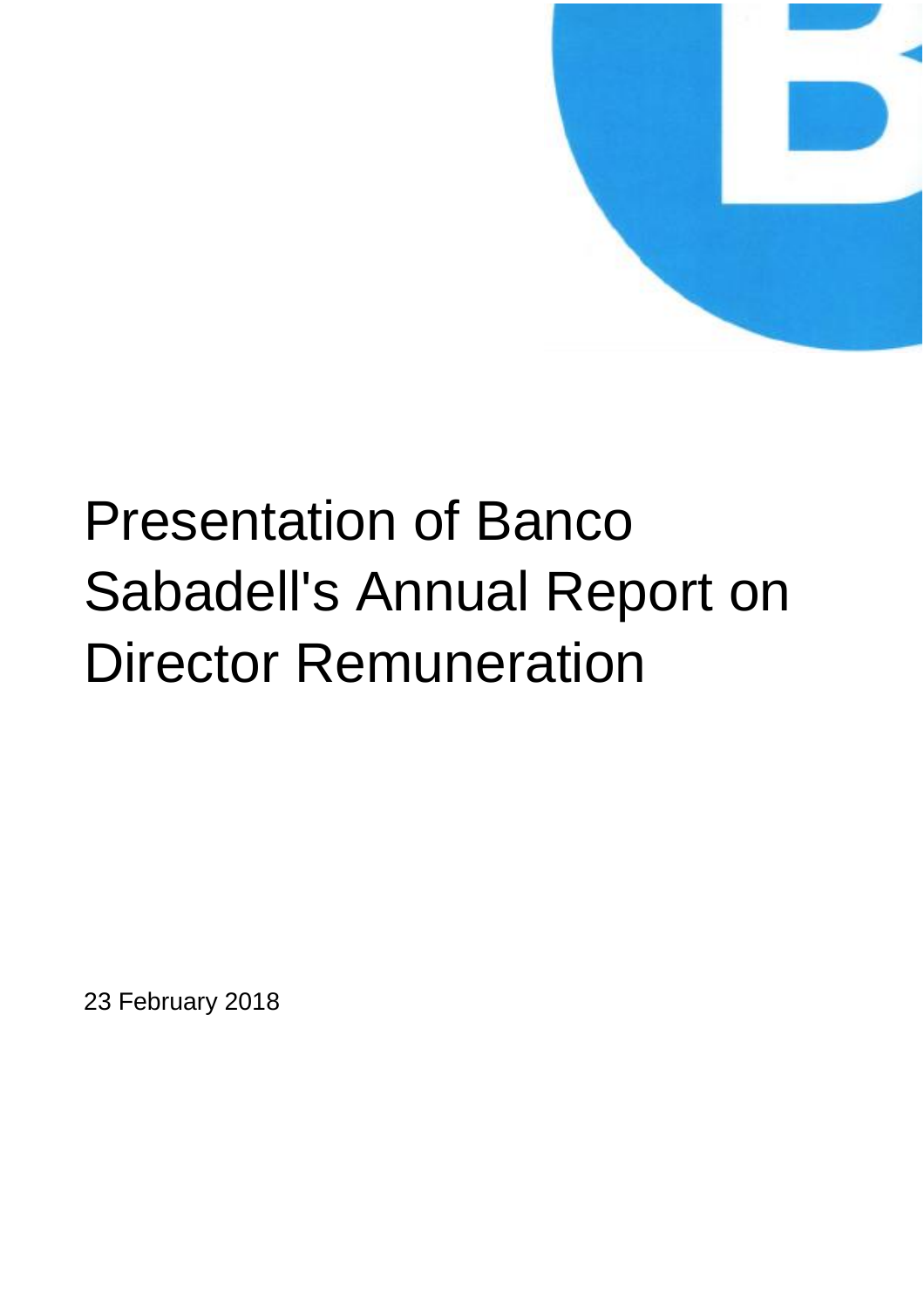# **Contents**

| 1.1. General principles of the Banco Sabadell Group's Remuneration Policy3       |  |
|----------------------------------------------------------------------------------|--|
|                                                                                  |  |
|                                                                                  |  |
|                                                                                  |  |
| 3. Director remuneration for their status as members of the Board of Directors 6 |  |
|                                                                                  |  |
|                                                                                  |  |
|                                                                                  |  |
|                                                                                  |  |
|                                                                                  |  |
|                                                                                  |  |
|                                                                                  |  |
|                                                                                  |  |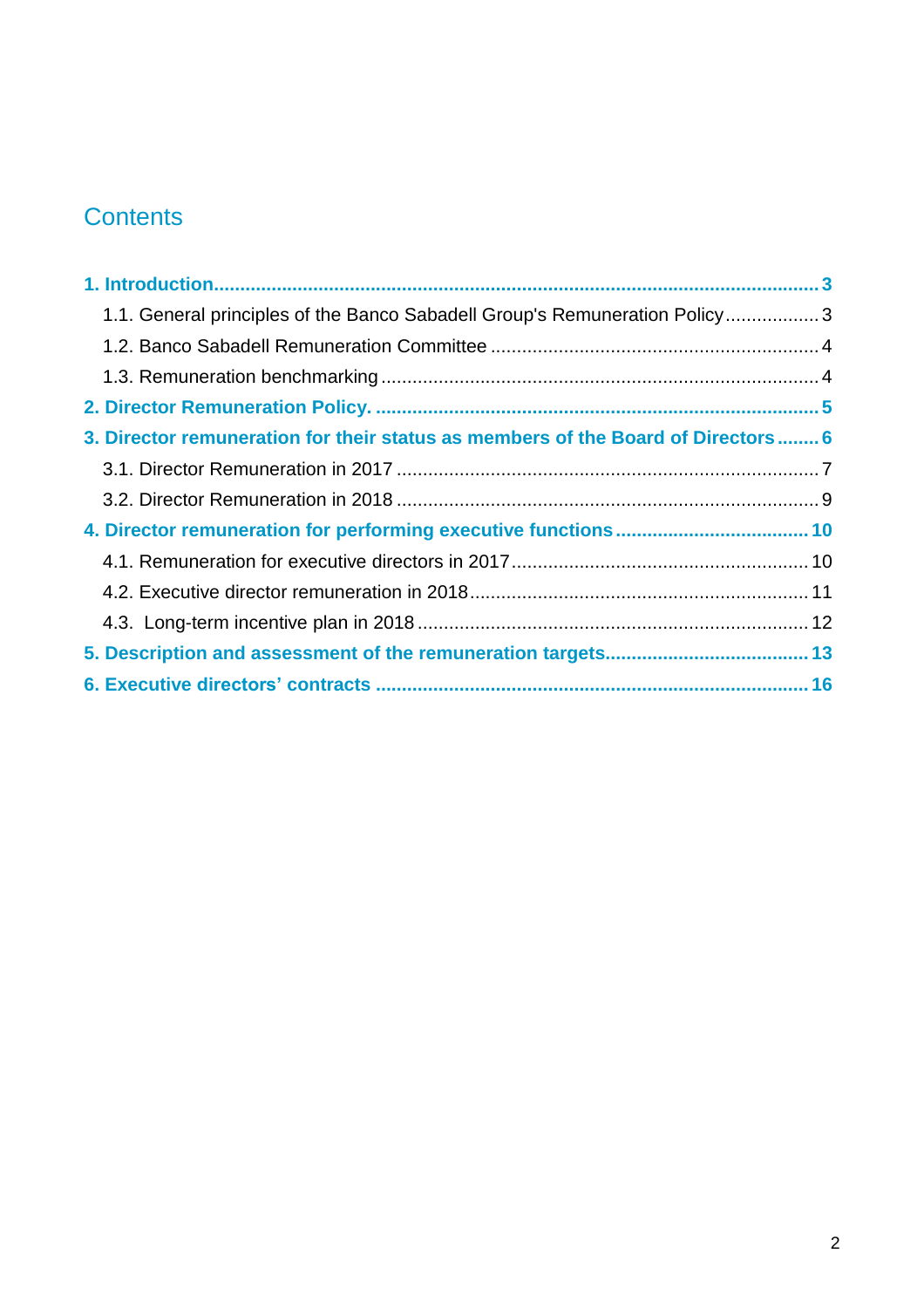# 1. Introduction

Banco Sabadell presents this document, which accompanies the Annual Report on Director Remuneration, to give details of the main features of the report and of the applicable Policy. This document is available on the Bank's website at www.grupobancsabadell.com in the section on Corporate Governance.

The Banco Sabadell Group's Remuneration Policy is focused on creating long-term value by aligning the interests of its shareholders and employees, in coherence with the strategic goals in terms of risks and the business, and the values of the Bank, all under a prudent management approach while avoiding conflicts of interest.

## **1.1. General principles of the Banco Sabadell Group's Remuneration Policy**

The main principles of the Remuneration Policy are as follows:

- 1. Promote medium- and long-term business and social sustainability, in addition to alignment with the group's values. This entails:
	- Aligning the remuneration with the interests of the shareholders and with the creation of longterm value.
	- Promoting rigorous risk management, with measures to avoid conflicts of interest.
	- Aligning with the Bank's long-term business strategy, objectives, values and interests.
- 2. Ensuring competitive, equitable remuneration (external competitiveness and internal fairness):
	- Ability to attract and retain the best talent.
	- Rewarding track record and responsibility.
	- Aligned with market standards and flexible to adapt to changes in the situation and in the demands of the sector.
- 3. Reward performance, by aligning remuneration with the results achieved by the individual and level of risk assumed:
	- An appropriate balance between the various remuneration components.
	- Consideration of current and future risks and results, not encouraging the assumption of risks that exceed the level tolerated by the entity.
	- Simple, transparent and clear system. The remuneration policy must be understandable and easy to communicate to the entire workforce.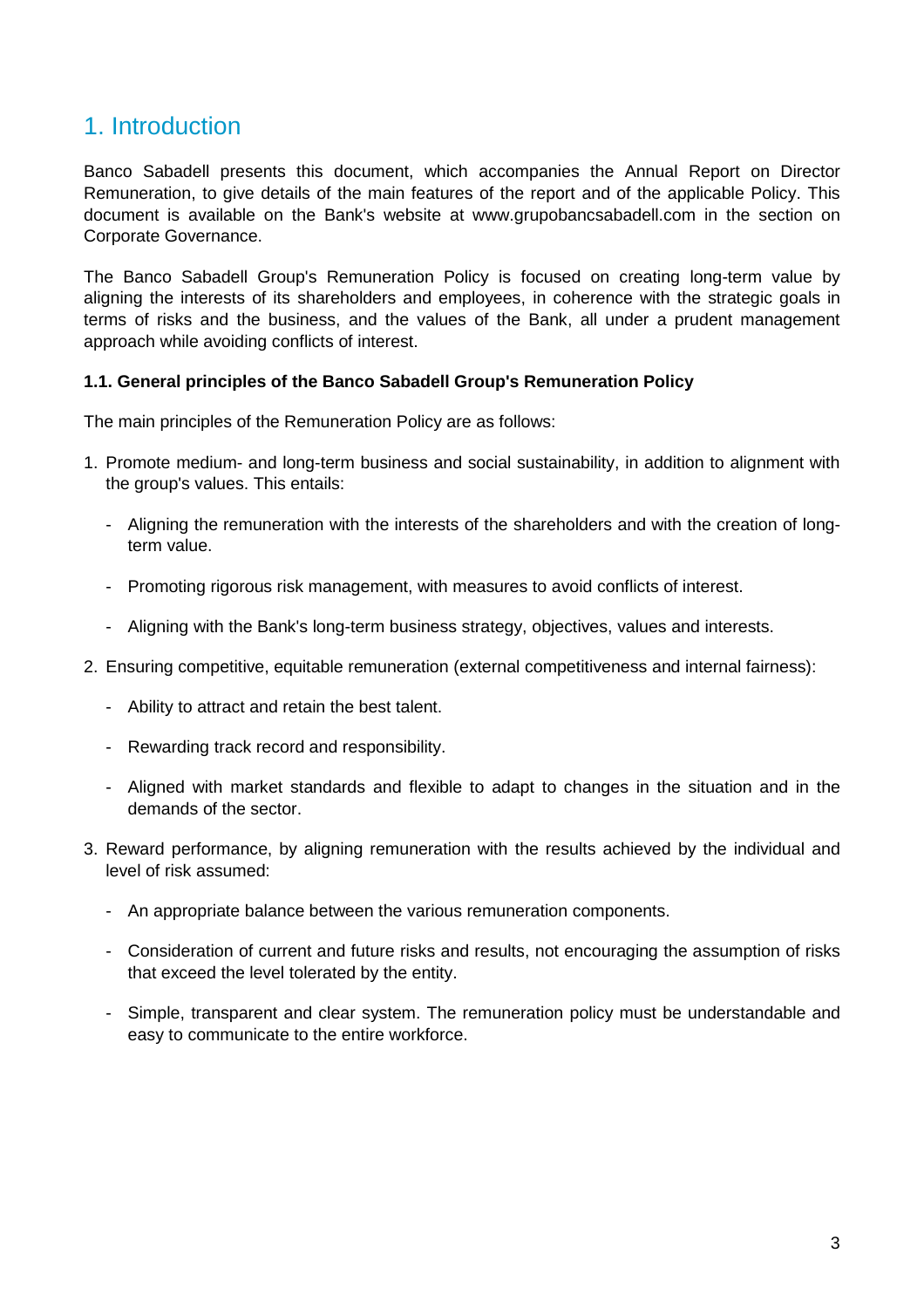## **1.2. Banco Sabadell Remuneration Committee**

In accordance with article 62 of the Bank's Articles of Association, the Remuneration Committee's functions include proposing, to the Board of Directors, the remuneration policy for directors, general managers and others performing senior management functions, and the individual remuneration and other contractual conditions for executive directors, exercising oversight to ensure that they are complied with.

At the end of 2017, the Remuneration Committee comprised 4 non-executive directors, all of whom were independent directors:

Chair, Ms. Aurora Catá Sala Member, Mr. Anthony Frank Elliott Ball Member, Ms. María Teresa García-Milá Lloveras Member, Mr. George Donald Johnston Secretary (not a director): Ms. María José García Beato

## **1.3. Remuneration benchmarking**

Each year, Banco Sabadell performs a comparative analysis of the remuneration of the Board of Directors, the executive directors, the members of senior management and the members of the identified staff.

Executive director remuneration for 2018 has been established with reference to a benchmark of 16 European banks and another comprising ten Spanish companies in the IBEX-35 index whose market capitalisation exceeds €6,000 million.

|                            | Banks in the European benchmark group  | <b>Companies in the domestic benchmark</b><br>group |                      |
|----------------------------|----------------------------------------|-----------------------------------------------------|----------------------|
| Crédit Agricole            | Caixabank                              | Santander                                           | <b>BBVA</b>          |
| Santander                  | <b>KBC Groep</b>                       | Gas Natural Fenosa                                  | Ferrovial            |
| <b>BBVA</b>                | Swedbank                               | CaixaBank                                           | Abertis              |
| Intesa San Paolo           | <b>Bankia</b>                          | Amadeus                                             | <b>Bankinter</b>     |
| Nordea Bank                | Unione di Banche Italiane              | <b>Bankia</b>                                       | <b>Red Eléctrica</b> |
| <b>Natixis</b>             | Mediobanca                             |                                                     |                      |
| <b>ABN Amro Group</b>      | <b>Bankinter</b>                       |                                                     |                      |
| Groupe Société<br>Générale | Skandinavska Enskilda<br><b>Banken</b> |                                                     |                      |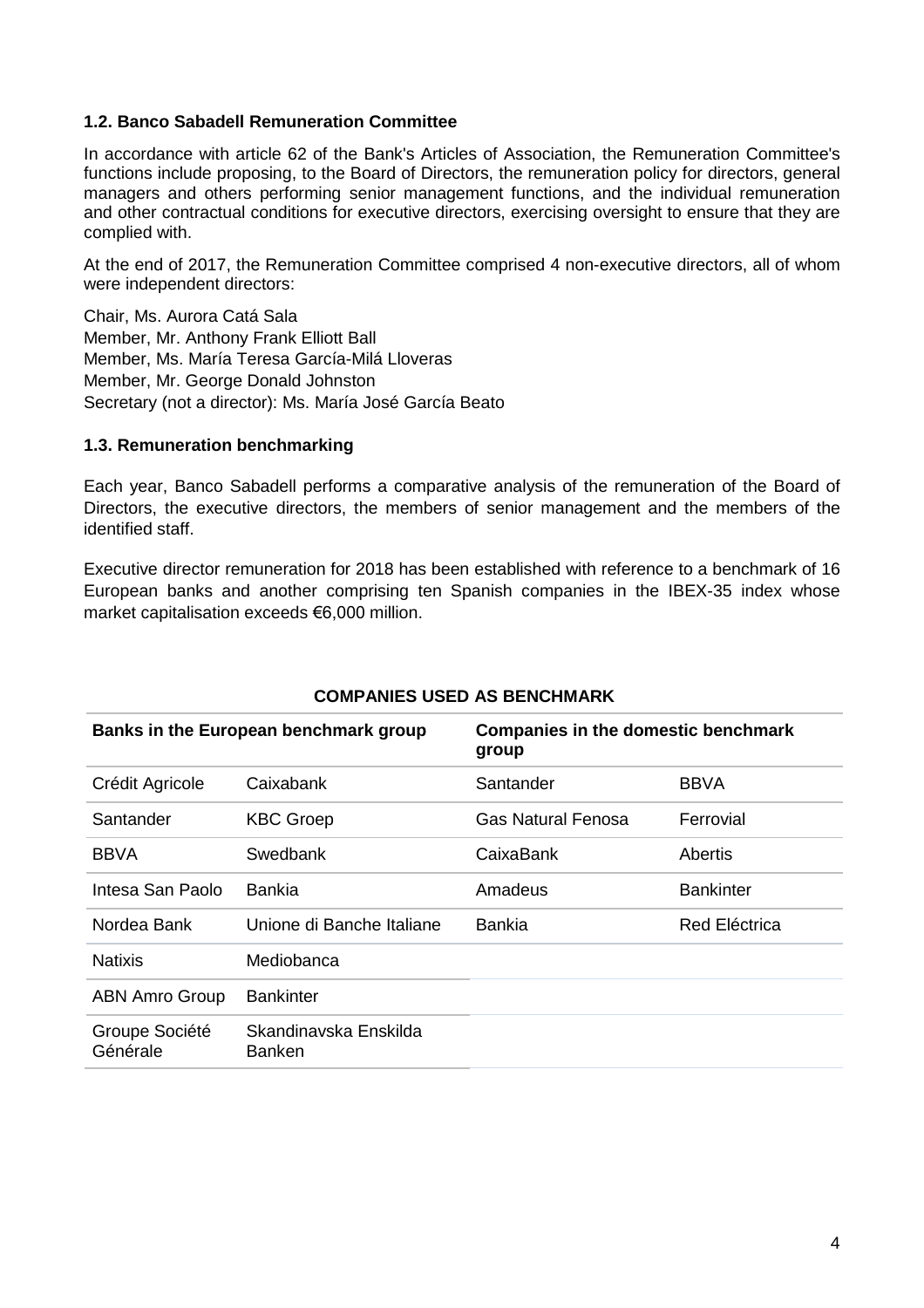# 2. Director Remuneration Policy

The Director Remuneration Policy that is currently in force was approved by the General Meeting of Shareholders on 31 March 2016 for the years 2016, 2017 and 2018 in accordance with the provisions of articles 529 septdecies, octodecies and novodecies of the Spanish Capital Companies Act, and it includes the principles applicable to the remuneration of the directors for their functions as members of the Board of Directors, as well as the remuneration of directors who perform executive functions, which is the same as the policy applicable to senior management of Banco Sabadell.

It is planned to ask the forthcoming General Meeting of Shareholders to approve an amendment to the Director Remuneration Policy for the years 2018, 2019 and 2020 as a result of the amendments made to the Banco Sabadell Remuneration Policy to incorporate new regulatory approaches and align it with best practices in the field of corporate governance.

The main new features of the Director Remuneration Policy are as follows:

- In the case of the remuneration for directors for their status as members of the Board of Directors, a clear distinction is made between fixed remuneration and attendance fees; directors may collect attendance fees for up to two missed meetings provided that they grant proxy.
- For executive directors:
	- A clearer delimitation of the proportion between fixed and variable remuneration.
	- A better definition of short-term variable remuneration and of long-term remuneration.
	- Greater detail in the definition and measurement parameters of the objectives to which both short-term variable remuneration and long-term remuneration are linked.
	- Increase in the percentage of deferral of short-term variable and long-term remuneration for executive directors, from 50% to 60% of the total amount to be received.
	- Extension to 5 years of the deferral period applicable to executive directors' short-term variable remuneration and long-term remuneration.
	- Introduction of multi-year objectives, with defined parameters, for the long-term incentive linked to the share's appreciation, and an increase of the deferral period to 5 years.
	- Restrictions on the disposal of shares received in the form of short-term variable remuneration and long-term incentive until a period of at least three years has elapsed since their delivery, if the director does not own an amount of shares equivalent to twice their annual fixed remuneration.
	- Inclusion of an ex ante adjustment to the entire variable remuneration, determined by the Board of Directors at the proposal of the Remuneration Committee. That adjustment will be based on risk factors and the entity's results. If the bank's capital is less than the Maximum Distributable Amount (MDA), the variable remuneration will be reduced or eliminated entirely.
	- Revision of the malus and clawback clauses with a better definition of the cases where they apply.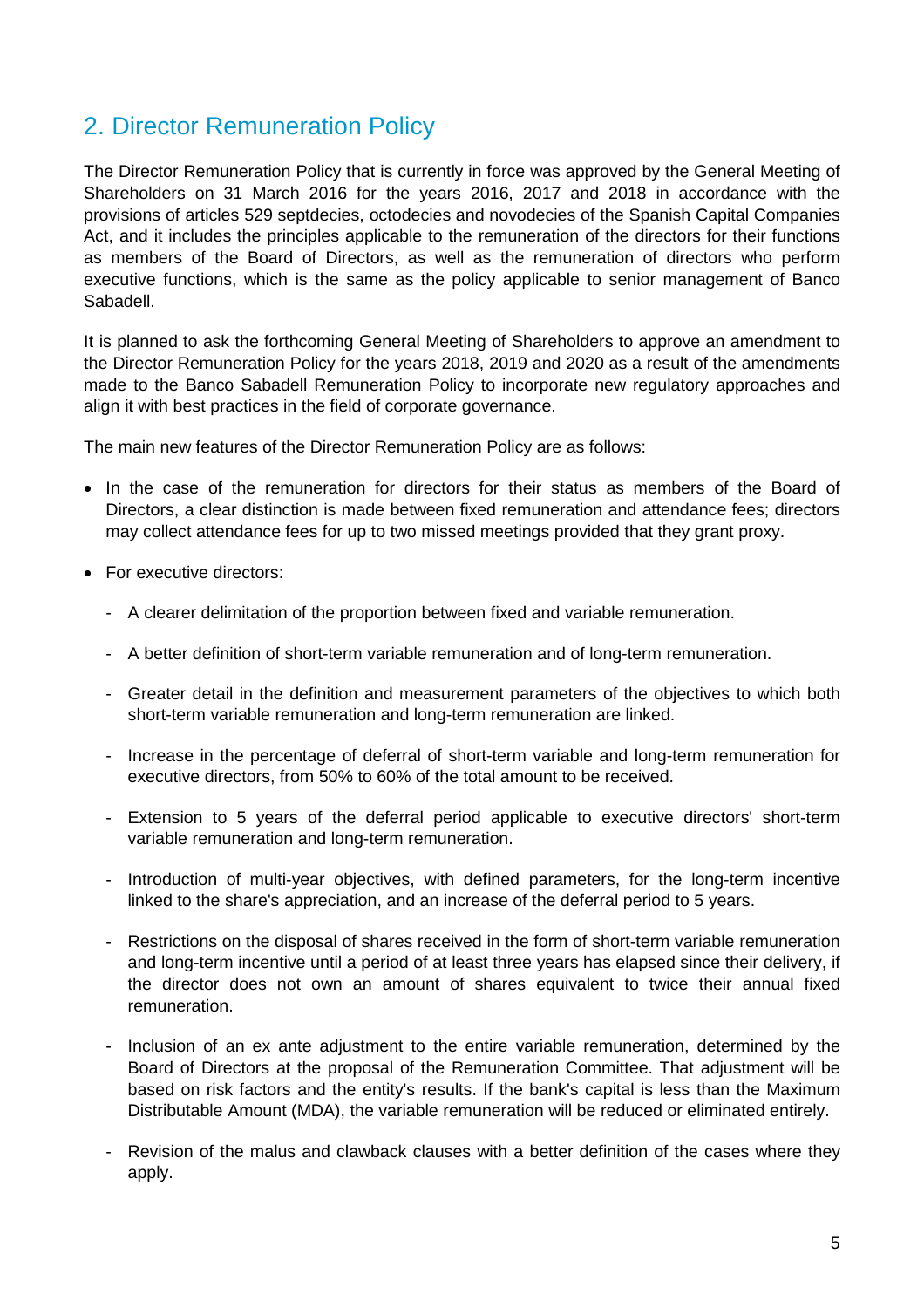- Limitation of the termination and non-compete clauses to two years' remuneration, where applicable.
- Cap on variable remuneration at 200% of annual fixed remuneration, subject to approval by the General Meeting of Shareholders, in the cases expressly defined in the Policy, there being no scope for discretion on the part of the Remuneration Policy at the time when it is recognised.

These measures were incorporated into the Senior Management Remuneration Policy by a decision of the Board of Directors of Banco Sabadell on 1 February 2018.

# 3. Director remuneration for their status as members of the Board of **Directors**

The members of the Board of Directors of Banco Sabadell at 31 December 2017 were as follows:

- José Oliu Creus Chairman (Executive)
- Javier Echenique Landiribar Vice-Chairman (Independent)
- Jaime Guardiola Romojaro Managing Director (Executive)
- Anthony Frank Elliott Ball (Independent)
- Aurora Catá Sala (Independent)
- Pedro Fontana García (Independent)
- María Teresa García-Milá Lloveras (Lead Independent Director)
- George Donald Johnston (Independent)
- José Manuel Lara García (External)
- David Martínez Guzmán (External proprietary)
- José Manuel Martínez Martínez (Independent)
- José Ramón Martínez Sufrategui (Independent)
- José Luis Negro Rodríguez (Executive)
- Manuel Valls Morató (Independent)
- David Vegara Figueras (Independent)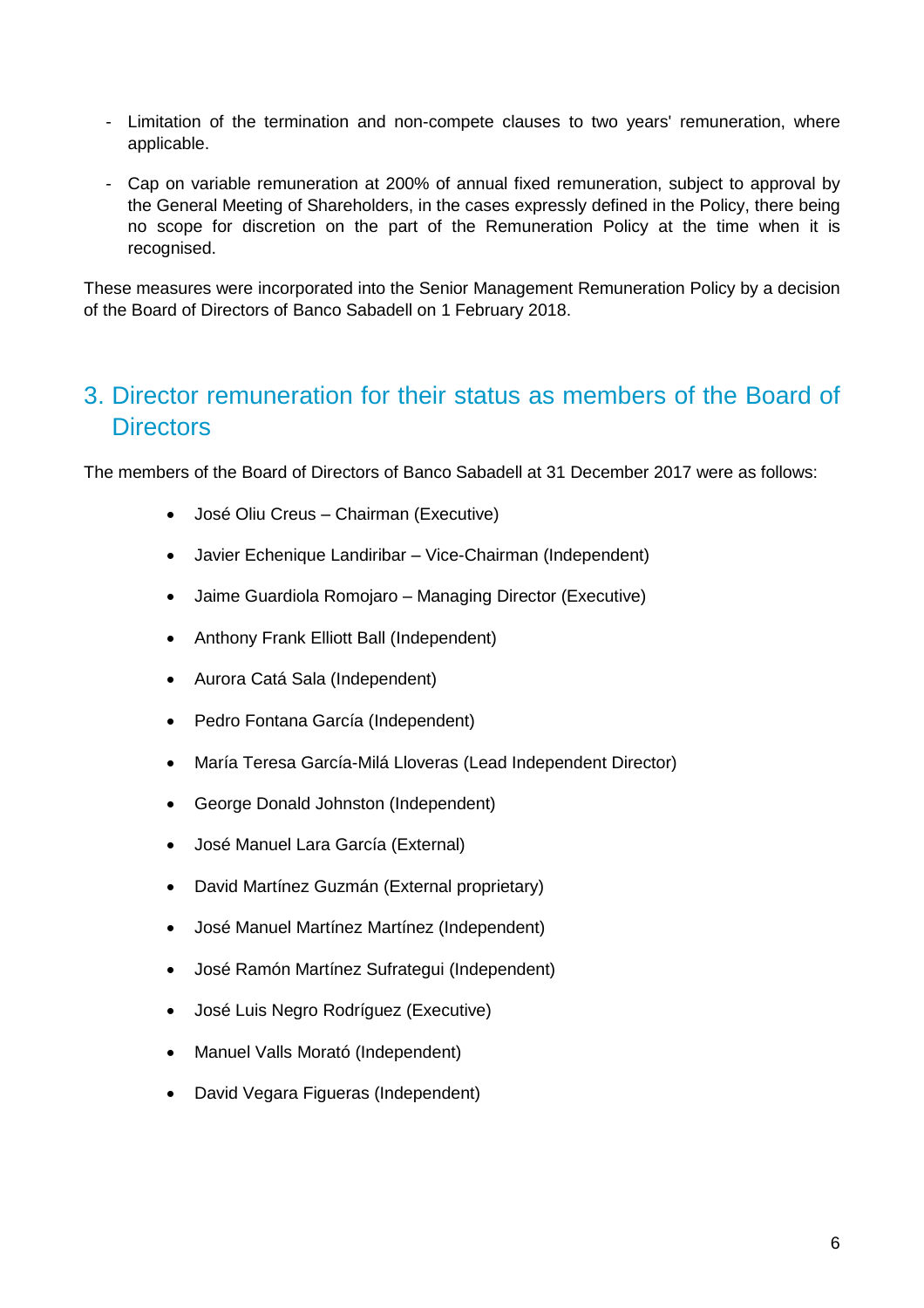# **3.1. Director Remuneration in 2017**

The directors' remuneration in 2017 for their functions as members of the Board of Directors consisted of remuneration in which up to 50% was dependent on attendance at Board meetings.

The remuneration envisaged for 2017 was as follows:

|                           | <b>Remuneration in 2017</b> |
|---------------------------|-----------------------------|
| Chairman                  | 214,200 euro                |
| Vice-Chairman             | 116,800 euro                |
| Other directors           | 91,800 euro                 |
| Lead Independent Director | 20,000 euro (additional)    |

Additionally, non-executive directors collected amounts for membership of Board sub-committees:

| <b>Committee</b>                   | <b>Position</b> | <b>Amount</b> |
|------------------------------------|-----------------|---------------|
| <b>Audit and Control Committee</b> | Chairman        | 30,600 euro   |
|                                    | Member          | 15,300 euro   |
|                                    | Chairman        | 15,300 euro   |
| <b>Appointments Committee</b>      | Member          | 7,650 euro    |
| <b>Remuneration Committee</b>      | Chairman        | 30,600 euro   |
|                                    | Member          | 7,650 euro    |
| <b>Risk Committee</b>              | Chairman        | 65,000 euro   |
|                                    | Member          | 15,300 euro   |
| <b>Executive Committee</b>         | Member          | 65,000 euro   |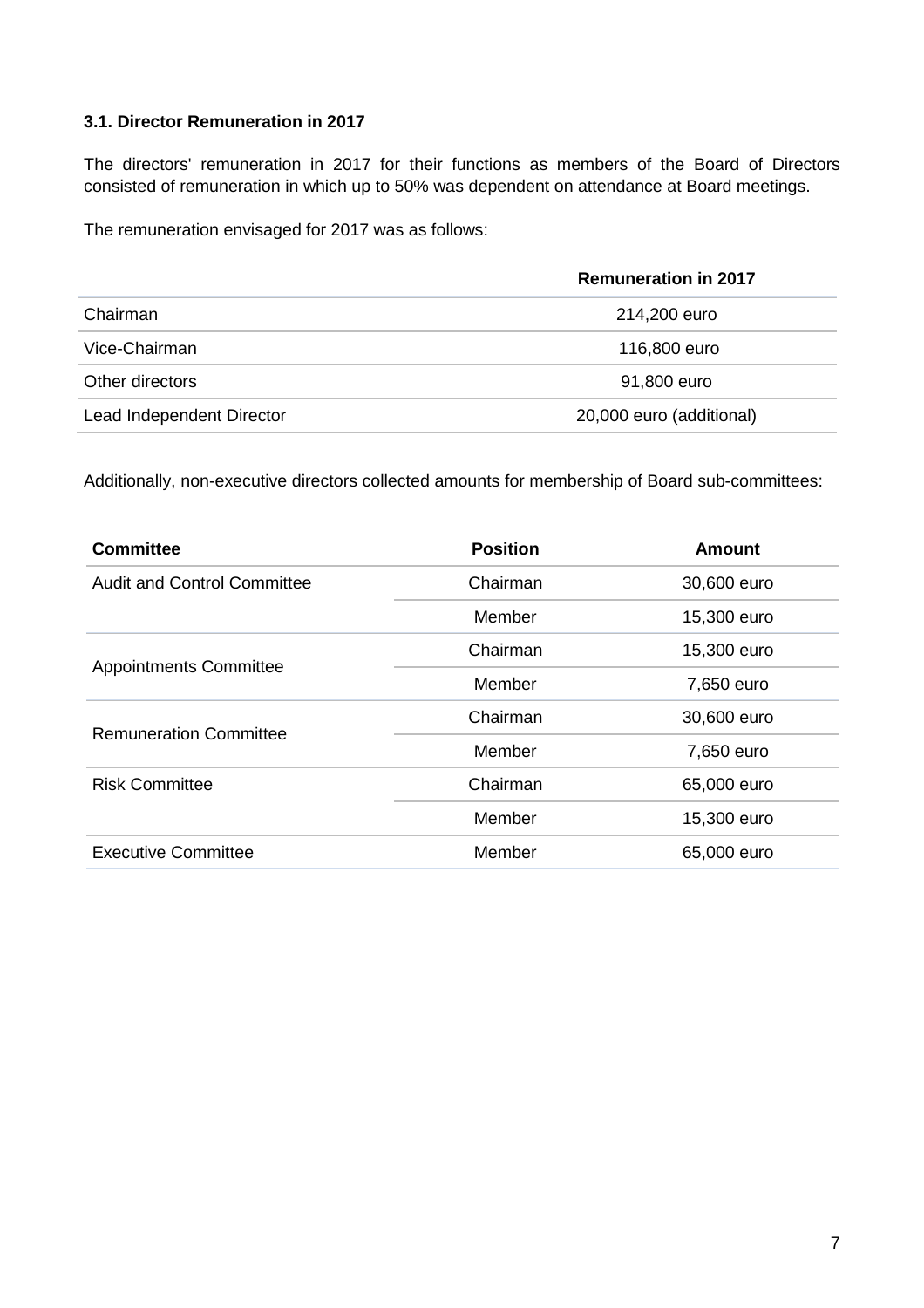#### The total amount actually collected by the members of the Board of Directors in 2017 is as follows:

|                                         | <b>Directors</b>                                                                            | <b>Board of</b><br><b>Directors</b> | <b>Audit and</b><br>Control<br>Committee | <b>Appointments</b><br><b>Committee</b> | <b>Remuneration</b><br><b>Committee</b> | <b>Risk</b><br>Committee | <b>Executive</b><br>Committee |
|-----------------------------------------|---------------------------------------------------------------------------------------------|-------------------------------------|------------------------------------------|-----------------------------------------|-----------------------------------------|--------------------------|-------------------------------|
| Josep Oliu Creus                        | Chairman<br>(Executive)                                                                     | 214,200                             |                                          |                                         |                                         |                          | 0                             |
| Javier Echenique<br>Landiribar          | Deputy Chairman<br>(Independent)                                                            | 112,627                             |                                          |                                         |                                         |                          | 63,194                        |
| Jaime Guardiola<br>Romojaro             | <b>Managing Director</b><br>(Executive)                                                     | 91,800                              |                                          |                                         |                                         |                          | $\mathbf 0$                   |
| Anthony Frank<br>Elliott Ball           | Independent                                                                                 | 31,991                              |                                          | 1,912                                   | 1,912                                   |                          |                               |
| Aurora Catá Sala                        | Chair of the<br>Remuneration<br>Committee and<br>Appointments<br>Committee<br>(Independent) | 91,800                              |                                          | 15,300                                  | 30,600                                  |                          |                               |
| Pedro Fontana<br>García                 | Independent                                                                                 | 7,998                               | 0                                        |                                         |                                         |                          |                               |
| María Teresa<br>García-Milà<br>Lloveras | Lead Independent<br><b>Director</b>                                                         | 111,800                             | 19,125                                   | 4,462                                   | 7,650                                   | 15,300                   |                               |
| George Donald<br>Johnston               | Independent                                                                                 | 19,820                              |                                          |                                         | 1,275                                   | 0                        |                               |
| José Manuel Lara<br>García              | External                                                                                    | 83,455                              | 3,825                                    |                                         |                                         |                          |                               |
| David Martínez<br>Guzmán                | Proprietary<br>External                                                                     | 66,764                              |                                          |                                         |                                         |                          |                               |
| José Manuel<br><b>Martínez Martínez</b> | Independent                                                                                 | 91,800                              |                                          |                                         |                                         |                          | 63,194                        |
| José Ramón<br>Martínez<br>Sufrategui    | Independent                                                                                 | 87,627                              | 15,300                                   |                                         |                                         |                          |                               |
| José Luis Negro                         | Director-General<br>Manager<br>(Executive)                                                  | 91,800                              |                                          |                                         |                                         |                          | 0                             |
| <b>Manuel Valls</b><br>Morató           | Chair of the Audit<br>and Control<br>Committee<br>(Independent)                             | 91,800                              | 22,950                                   |                                         |                                         | 7,650                    |                               |
| David Vegara<br>Figueras                | Chair of the Risk<br>Committee<br>(Independent)                                             | 91,800                              |                                          |                                         |                                         | 65,000                   |                               |

**Remuneration actually received by the members of the Board of Directors in 2017**

*\*Joined the Board of Directors in 2017*

Directors Mr. Joaquín Folch-Rusiñol Corachán and Mr. Joan Llonch Andreu collected 49,551 euro and 55,926 euro, respectively, for the time during which they were members of the Board of Directors and the various sub-committees. Additionally, Mr. Joan Llonch Andreu received 5,100 euro for membership of the Sabadell Guipuzcoano Advisory Board.

Some directors are also members of Advisory Boards, for which they received the following remuneration: the chair of the SabadellGuipuzcoano Advisory Board received 30,600 euro and members of the SabadellGuipuzcoano Advisory Board received 15,300 euro. Members of the Sabadell Urquijo Banca Privada Advisory Board received 15,000 euro.

The amounts actually received depended on the date of appointment and on meeting attendance; they are itemised in Annual Report on Director Remuneration (hereafter "ARDR").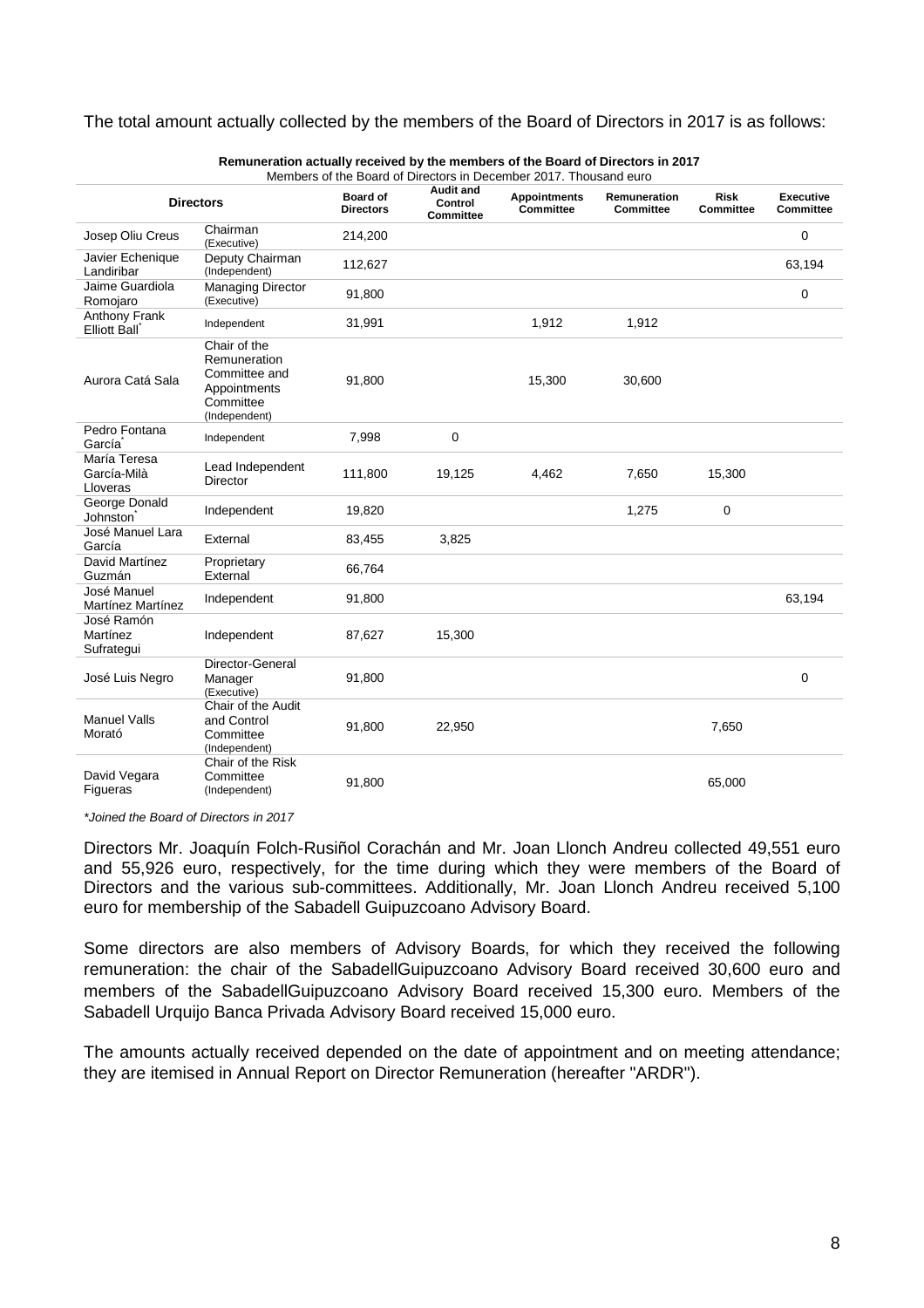## **3.2. Director remuneration in 2018**

Directors' remuneration in 2018 for membership of the Board of Directors is broken down as follows:

- Remuneration for membership of the Board of Directors.
- Attendance fees, for at most 11 ordinary meetings, with the possibility of collecting attendance fees for at most two meetings that they miss for justified reasons provided that they grant proxy in those cases. No amounts are payable for attendance at extraordinary meetings of the Board of Directors.

The maximum total amount of remuneration for the Board of Directors as established by the General Meeting of Shareholders has been unchanged since 2014 at the amount of €2.5 million, and has been maintained for 2018.

The individual directors' remuneration was reduced in 2009 and again in 2013, and has remained unchanged since then. Director remuneration is established on the basis of reports on director remuneration in Spain published by KPMG and Spencer Stuart and by comparison with the remuneration for membership of the Boards and committees of Spain's main financial institutions. For 2018, the Board of Directors has decided to adapt the remuneration for members of the Board of Directors and sub-committees to market parameters in the terms set out below.

|                           | <b>Remuneration in 2018</b> | Attendance fees 2018 (per<br>meeting) |
|---------------------------|-----------------------------|---------------------------------------|
| Chairman                  | 175,650 euro                | 5,273 euro                            |
| Vice-Chairman             | 95,250 euro                 | 2,886 euro                            |
| Other members             | 75,000 euro                 | 2,272 euro                            |
| Lead Independent Director | 22,000 euro (additional)    |                                       |

Additionally, non-executive directors receive remuneration for chairing or being members of Board sub-committees:

| <b>Committee</b>                   | <b>Position</b> | <b>Amount</b> |
|------------------------------------|-----------------|---------------|
| <b>Audit and Control Committee</b> | Chair           | 40,000 euro   |
|                                    | Member          | 20,000 euro   |
| <b>Appointments Committee</b>      | Chair           | 20,000 euro   |
|                                    | Member          | 10,000 euro   |
| <b>Remuneration Committee</b>      | Chair           | 40,000 euro   |
|                                    | Member          | 20,000 euro   |
| <b>Risk Committee</b>              | Chair           | 70,000 euro   |
|                                    | Member          | 20,000 euro   |
| <b>Executive Committee</b>         | Member          | 80,000 euro   |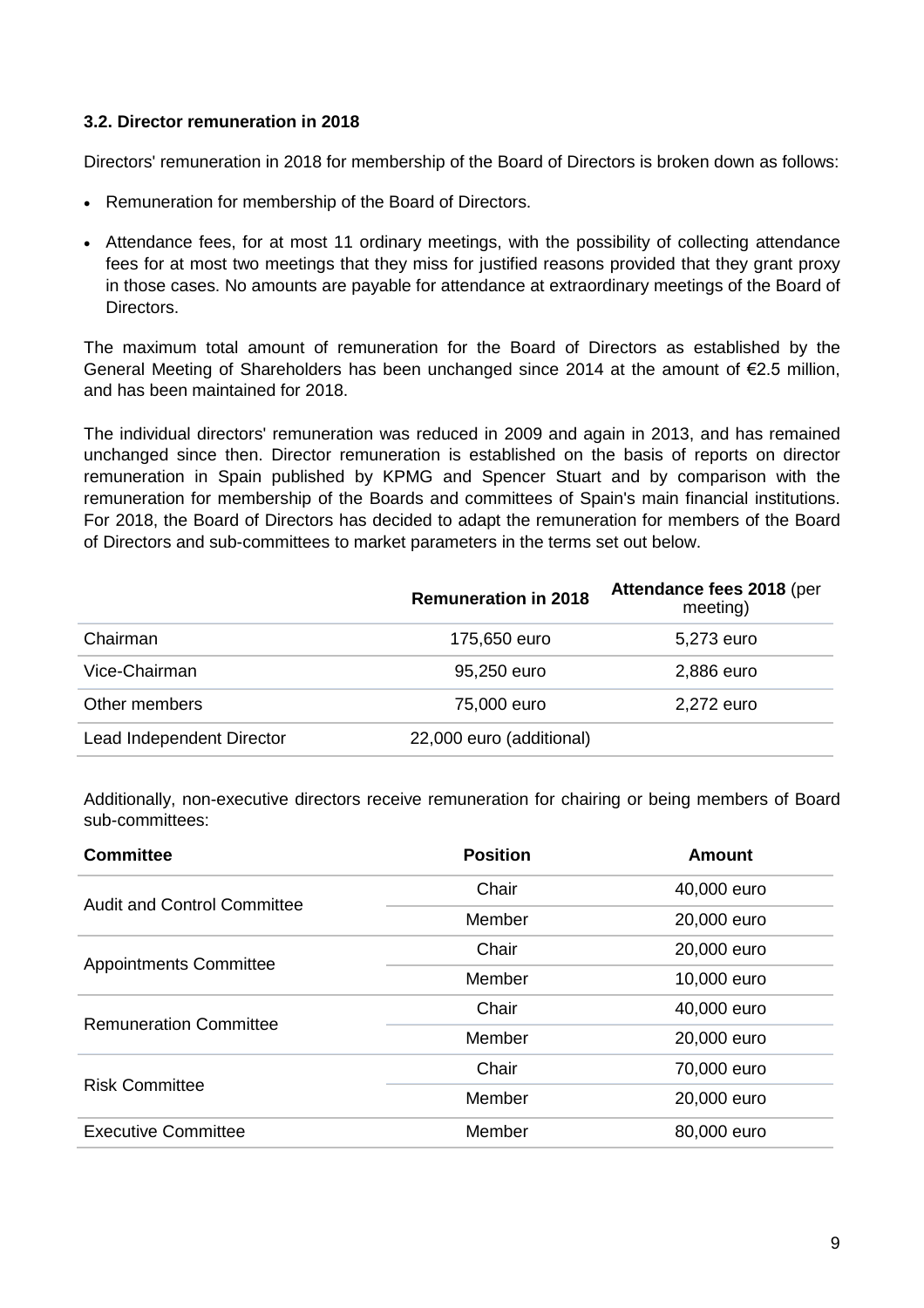The directors who are members of Advisory Boards received the following remuneration: the chair of the SabadellGuipuzcoano Advisory Board receives at most 30,600 euro and members of the SabadellGuipuzcoano Advisory Board at most 15,300 euro. Members of the Sabadell Urquijo Banca Privada Advisory Board receive at most 15,000 euro.

Non-executive directors do not qualify for the compensation or benefits of bank employees nor are they members of providential schemes or long-term incentive programmes.

# 4. Director remuneration for performing executive functions

In addition to their remuneration for membership of the Board of Directors, executive directors collect remuneration for their executive functions under the same headings as members of Banco Sabadell senior management. It comprises fixed remuneration (a fixed salary, the benefits allocated to Banco Sabadell employees, and contributions to a providential scheme), short-term variable remuneration, and a long-term incentive plan whose individual allocation is approved by the General Meeting of Shareholders.

# **4.1. Remuneration for executive directors in 2017**

## **4.1.1. Chairman**

- A. Fixed remuneration:
- Fixed salary: 1,701,000 euro
- Benefits: 71,004 euro
- Contributions to providential schemes detailed in the ARDR: 176,625 euro

B. Short-term variable remuneration: 1,667,380 euro resulting from applying, to the target for 2017 (1,300,000 euro), the percentage of 103.26% corresponding to the attainment of the Group's objectives for 2017, detailed in section 5.a. of this document, and 25% corresponding to the qualitative assessment provided for in the definition of objectives published in the 2016 ARDR, applied to the Chairman by the Remuneration Committee on the basis of the importance of the corporate and strategic decisions made during the year that resulted in an increase in the Bank's value and capital position.

C. Long-term incentive: The 2014-2017 long-term incentive plan expired during the year without generating the right to collect any amount, and he was assigned 1,700,000 rights under the 2017- 2020 Supplementary Incentive by a decision of the General Meeting of Shareholders in 2017.

## **4.1.2. Managing Director**

A. Fixed remuneration:

- Fixed salary: 1,312,900 euro
- Benefits: 23,425 euro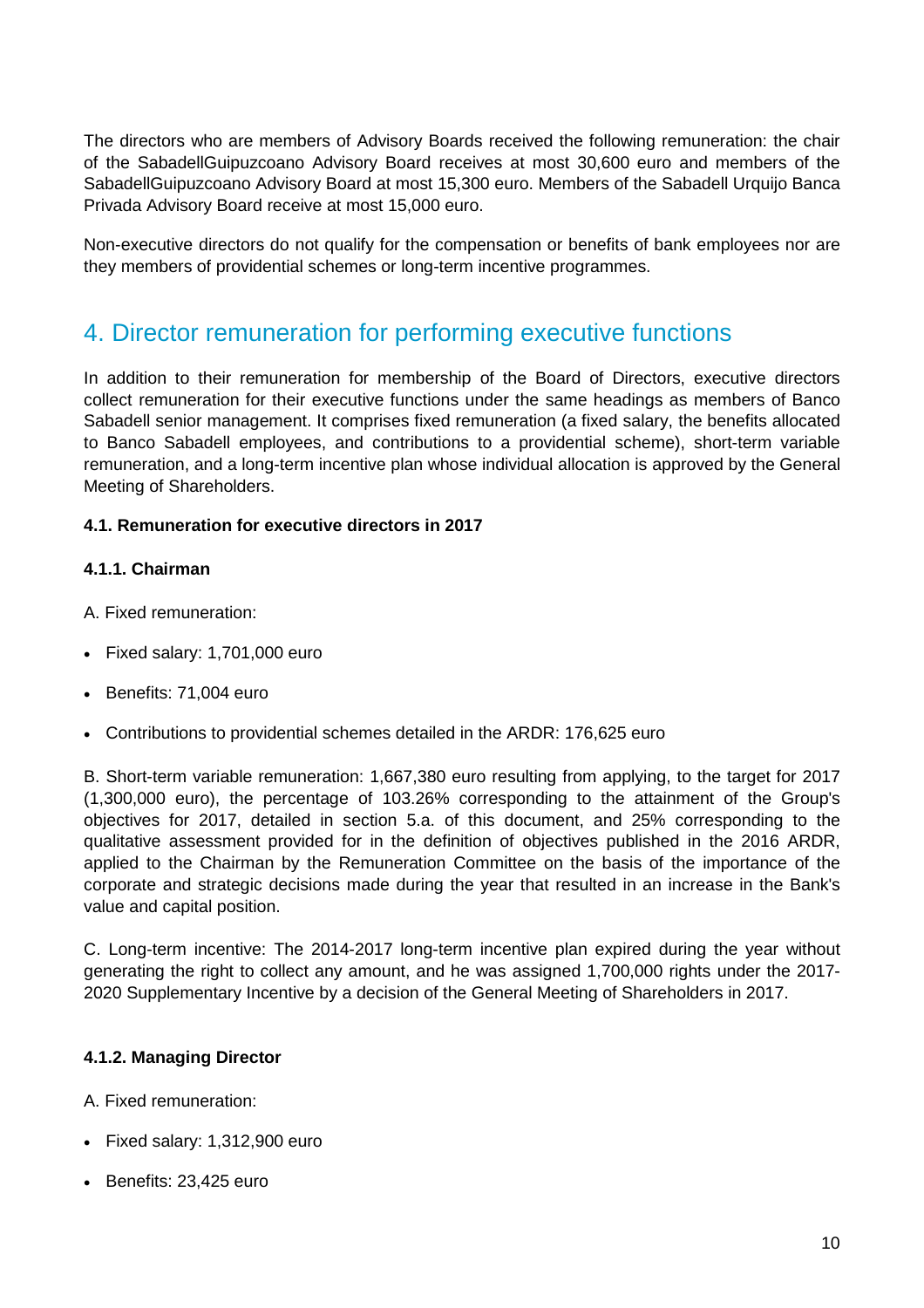Contributions to providential schemes detailed in the ARDR: 3,411,670 euro, as a result of the final ordinary funding contribution by virtue of pre-existing contractual commitments.

B. Short-term variable remuneration: 1,135,860 euro resulting from the application of the 103.26% attainment of the Group's objectives in 2017 to the 2017 target (1,100,000 euro).

C. Long-term incentive: The 2014-2017 long-term incentive plan expired during the year without generating the right to collect any amount, and he was assigned 1,500,000 rights under the 2017- 2020 Supplementary Incentive by a decision of the General Meeting of Shareholders in 2017.

# **4.1.3. Director - General Manager**

- A. Fixed remuneration
- Fixed salary: 705,000 euro
- Benefits: 2,446 euro
- Contributions to providential schemes detailed in the ARDR: 16,793 euro

B. Short-term variable remuneration: 361,410 euro resulting from the application of the 103.26% attainment of the Group's objectives in 2017 to the 2017 target (350,000 euro).

C. Long-term incentive: The 2014-2017 long-term incentive plan expired during the year without generating the right to collect any amount, and he was assigned 800,000 rights under the 2017- 2020 Supplementary Incentive by a decision of the General Meeting of Shareholders in 2017.

# **4.2**. **Executive director remuneration in 2018**

## **4.2.1. Chairman**

A. Fixed remuneration:

- Fixed salary: 1,701,000 euro
- Benefits for a similar amount to 2017
- Contributions to providential schemes: approx. 32,000 euro

B. Variable remuneration: 1,300,000 euro for 100% attainment of the objectives detailed in the next point of this presentation for the year 2018.

C. Long-term incentive plan in the terms to be determined by the General Meeting of Shareholders in 2018.

# **4.2.2. Managing Director**

A. Fixed remuneration: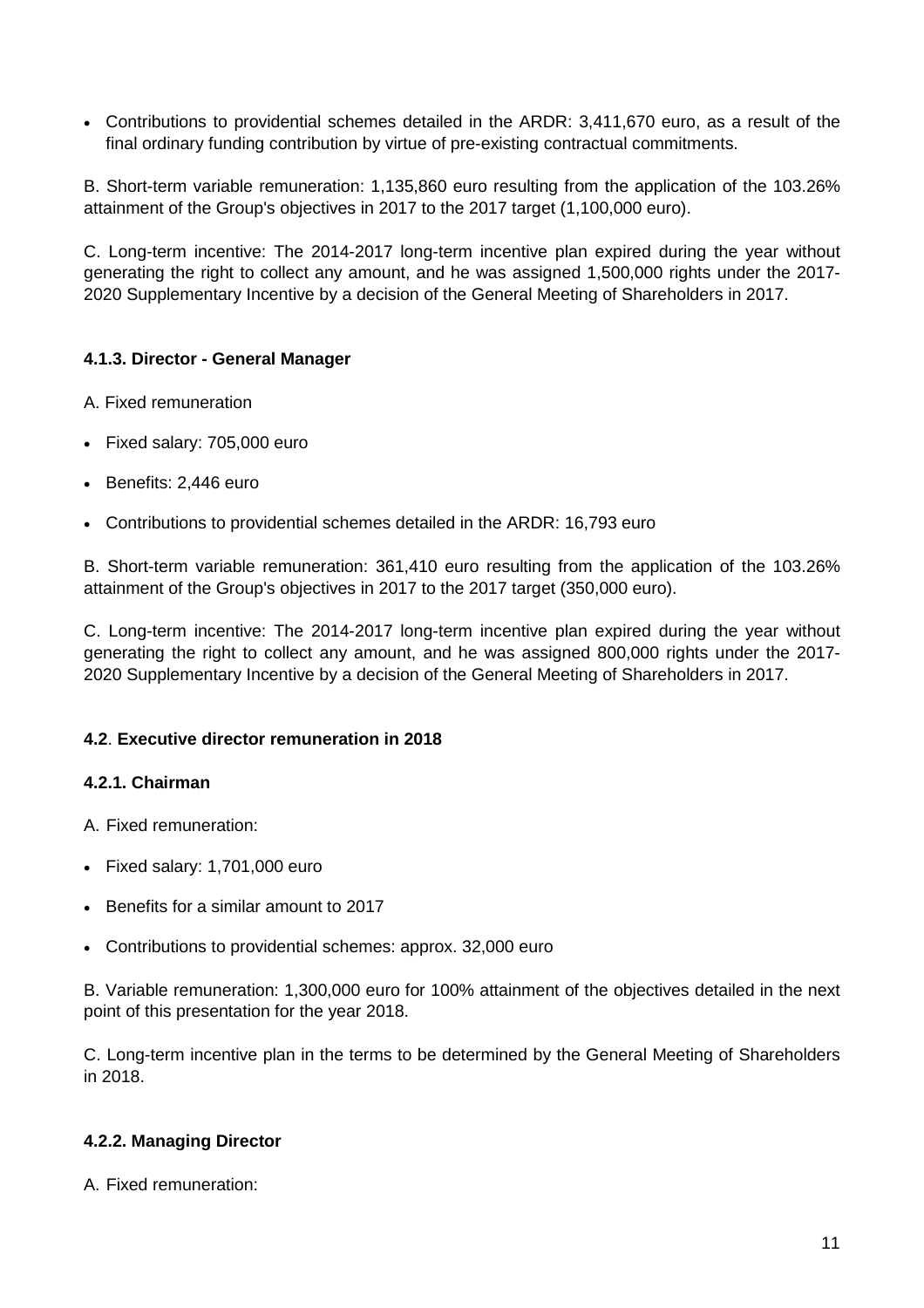- Fixed salary: 1,350,000 euro
- Benefits for a similar amount to 2017
- Contributions to providential schemes: approx. 760,000 euro due to interest rate and income base adjustments.
- B. Variable remuneration: 1,100,000 euro for 100% attainment of the objectives detailed in the next point of this presentation for the year 2018.

C. Long-term incentive plan in the terms to be determined by the General Meeting of Shareholders in 2018.

# **4.2.3. Director - General Manager**

- A. Fixed remuneration:
- Fixed salary: 705,000 euro
- Benefits for a similar amount to 2017
- Contributions to providential schemes: approx. 17,000 euro
- B. Variable remuneration: 350,000 euro for 100% attainment of the objectives detailed in the next point of this presentation for the year 2018.

C. Long-term incentive plan in the terms to be determined by the General Meeting of Shareholders in 2018.

# **4.3. Long-term incentive plan 2018**

In 2018, it is planned to submit a new Long-term Incentive Plan to the General Meeting of Shareholders; the plan will cover the Chairman, the Managing Director and the Director-General Manager, as well as the Group's senior management and the identified staff.

That Plan consists of the allocation to the beneficiaries of a number of rights to share in the increase in the value of the same number of shares of Banco Sabadell, 55% of which will be paid in the form of shares of Banco Sabadell, subject to the deferral periods provided in the applicable regulations and set out in the Banco Sabadell Remuneration Policy, which is five years in the case of executive directors, with the result that the incentive, if any, will be collected in 2022, 2023 and 2024. The shares that are delivered will be subject to a one-year lock-up from the delivery date. The number of rights will be proposed to the General Meeting of Shareholders individually for each executive director. This will not entail dilution in any event due to the absence of new share issues.

The number of rights assigned to each beneficiary will be adjusted in the first quarter of 2019 as a function of their individual attainment of the assigned annual objectives; if attainment is 80% or higher, the beneficiary will retain the amount of shares assigned initially; below 60% attainment will entail forfeiture of all the assigned rights.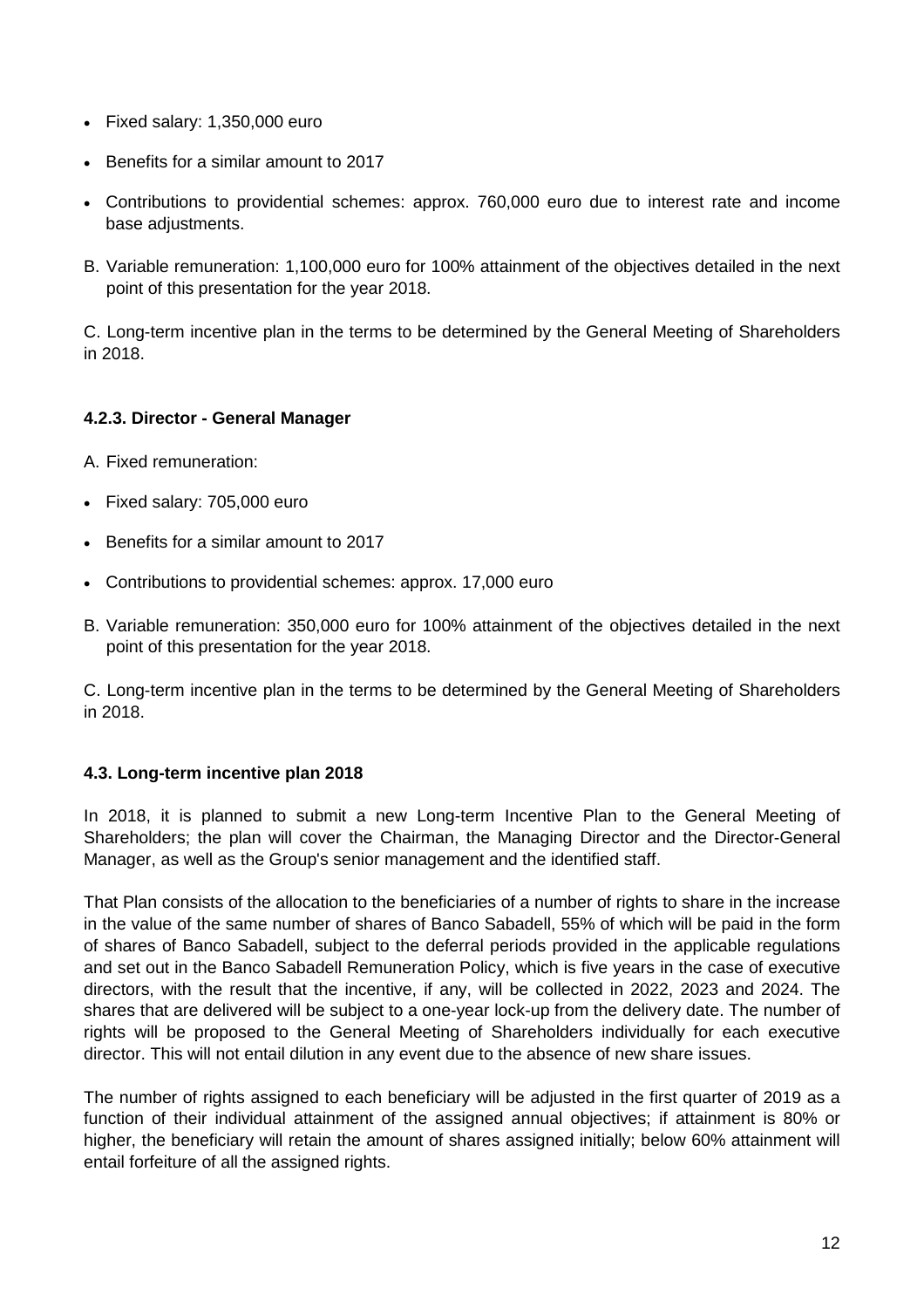Receipt of 100% of the rights will be conditional upon fulfilment of a number of multi-year objectives which cannot, in any event, result in an increase in the number of rights to be settled.

The multi-year performance period will cover the years 2018, 2019 and 2020 (the objectives are detailed in section 5.c of this document).

# 5. Description and assessment of the remuneration targets

Below is described the degree of attainment of the targets for short-term variable remuneration in 2017, the definition of the objectives and assessment methods for the short-term variable remuneration for 2018, and the definition of the multi-year targets for the Long-term Incentive Plan that is to be submitted to the forthcoming General Meeting of Shareholders.

## **a) Degree of attainment of the targets for short-term variable remuneration in 2017**

The Board of Directors determined the degree of attainment of the following objectives, applying the weightings established at the beginning of the year:

| <b>Objective</b>                         | Weighting | <b>Attainment in 2017</b> |
|------------------------------------------|-----------|---------------------------|
| Net profit                               | 15%       | 98.61%                    |
| Risk-adjusted profit                     | 15%       | 150.00%                   |
| Spread + fees                            | 15%       | 120.31%                   |
| Expenses + depreciation and amortisation | 15%       | 71.52%                    |
| Reduction in problem assets              | 10%       | 118.85%                   |
| Cost of risk                             | 10%       | 91.51%                    |
| <b>TSB</b> migration                     | 10%       | 75.00%                    |
| Customer experience                      | 10%       | 86.52%                    |
| <b>Total</b>                             | 100%      | 103.26%                   |

## **2017 OBJECTIVES**

The Board of Directors empowered the Remuneration Committee to make an adjustment of +/- 25%, on reasoned grounds, in the qualitative assessment of the executive directors' performance.

## **b) Definition of objectives and assessment methods for the short-term variable remuneration for 2018**

For the calculation of the short-term variable remuneration for 2018, the following objectives were established, and approved by the Board of Directors at a meeting held on 1 February 2018, which broadly coincide with the Group's objectives for the year, including both risk control and management metrics, as well as solvency, capital and strategic objectives, establishing reference figures that coincide with those objectives: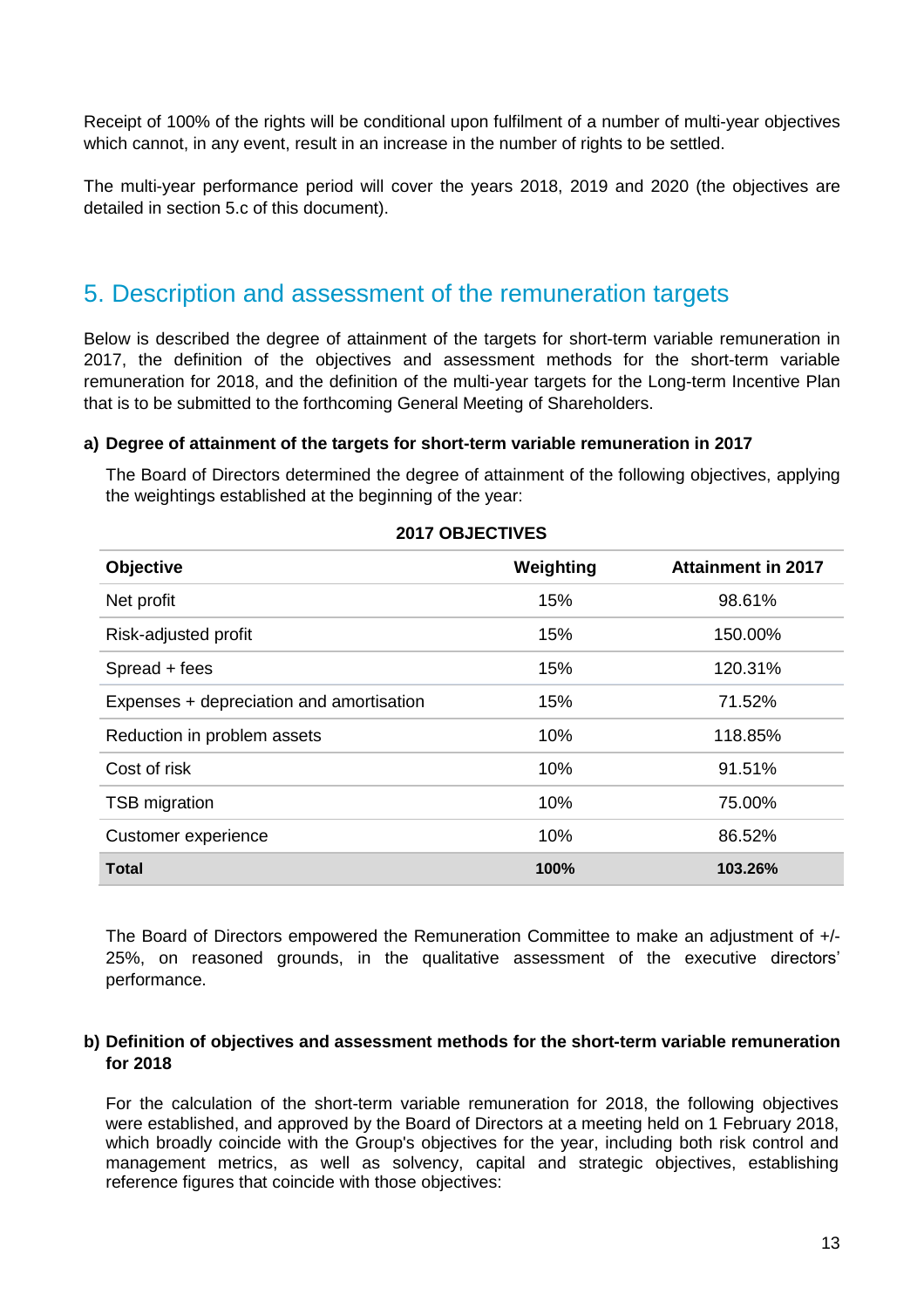| 2018 OBJECTIVES                             | <b>WEIGHTING</b> |
|---------------------------------------------|------------------|
| Risk-adjusted profit - Economic Value Added | <b>20%</b>       |
| Efficiency                                  | <b>20%</b>       |
| Return on Equity (ROE)                      | <b>20%</b>       |
| Reduction in problem assets                 | 15%              |
| Strategic indicators                        | 15%              |
| Customer experience                         | 10%              |

- Risk-adjusted profit (EVA), with a 20% weighting. This indicator will be achieved in full if Banco Sabadell attains the risk-adjusted earnings target set in the 2018 budget. Risk-adjusted profit (EVA) is defined as the sum of two components:
	- Economic Value Added (EVA) generated for shareholders in the year, i.e. the value created in the year in excess of the cost of the minimum capital required (taking into account the risk assumed, based on minimum regulatory capital and the cost of capital).
	- The increase in the bank's available equity, i.e. the variation in the excess tangible book value with respect to the minimum regulatory capital requirement.
- Efficiency, weighted 20%. This indicator will be achieved in full if the ratio of personnel and other administration expenses to gross income attains the level set out in Banco Sabadell's 2018 budget.
- ROE (Return on equity), weighted 20%. This indicator will be achieved in full if Banco Sabadell attains the ROE (excluding corporate transactions) targeted in the 2018 budget.
- Reduction in problem assets, weighted 15%. This indicator will be achieved in full if Banco Sabadell attains the reduction in real estate and doubtful assets targeted in the 2018 budget, defined as the sum of two components:
	- Group real estate assets: Foreclosed real estate outside the Asset Protection Scheme (APS) + 20% of foreclosed real estate inside the Asset Protection Scheme (APS)
	- Doubtful assets: Doubtful real estate assets outside the Asset Protection Scheme (APS) + 20% of doubtful real estate assets inside the Asset Protection Scheme (APS).
- Strategic indicators with regard to Transformation, Brand and Business Banking and market shares, with a weighting of 15%, which will be measured by the increase in synthetic share of the bank's products and services, the increase in market share in Business banking, the increase in brand awareness, and a measurement of the brand and transformation indicators.
- Customer experience (Net Promoter Score), weighted 10%. The customer experience objective is a leading indicator of reputational risk; it measures Banco Sabadell's relative position.

Actual receipt of the variable remuneration will depend on the degree of attainment of the established objectives; the Remuneration Committee is empowered to apply, on reasoned grounds, a qualitative margin of adjustment of +/- 25% to executive directors' performance assessment.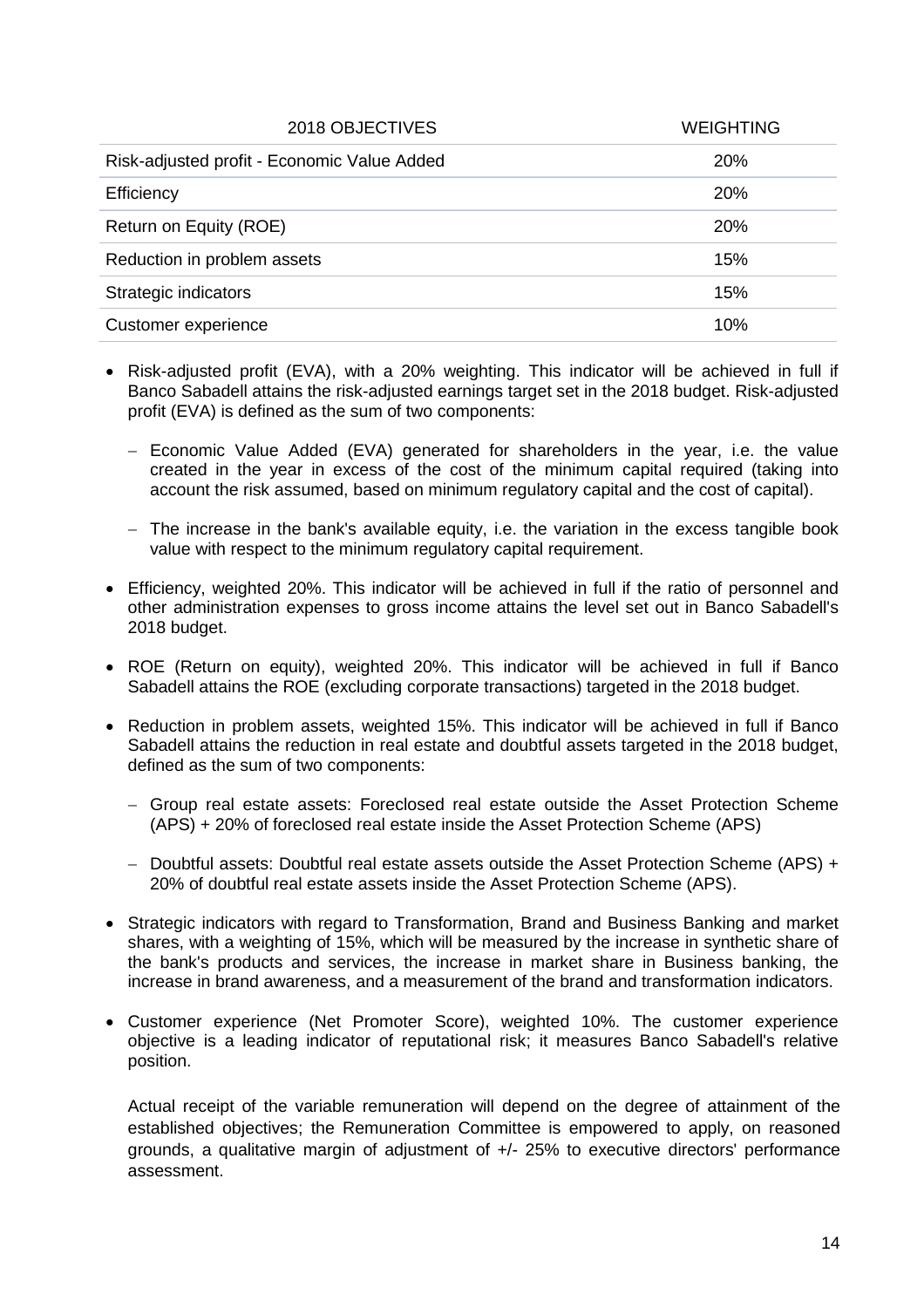Attainment parameters have been set between 50% and 150% for each of the objectives, based on a non-linear scale of attainment established beforehand by the Remuneration Committee for each objective. Attainment of under 50% is considered as 0% for the purposes of counting attainment.

In order to qualify for variable remuneration, overall attainment of the objectives must exceed 60%. No variable remuneration is earned under 60%, and no additional variable remuneration is earned above 150%.

## **c) Definition of the multi-year objectives for the Long-term Incentive Plan**

Fulfilment of the Incentive Plan to be submitted to the General Meeting of Shareholders will be measured in the years 2018, 2019 and 2020. The incentive will be of value to the extent that the share appreciates with respect to the reference value. The plan also introduces multi-year objectives that may result in a reduction (but never an increase) in the value of the incentive:

| 2018-2020 objectives                    | Weighting  |
|-----------------------------------------|------------|
| Relative Total Shareholder Return (TSR) | <b>25%</b> |
| <b>Liquidity Coverage Ratio</b>         | 25%        |
| Capital (CET1)                          | 25%        |
| Return on Risk Adjusted Capital (RoRAC) | 25%        |

• Relative total shareholder return (TSR): weighted 25%, this will be measured at the end of the period by comparison with the following entities.

## **Comparables for TSR measurement**

| ABN AMRO Group NV                           | Unione di Banche Italiane, SpA, |
|---------------------------------------------|---------------------------------|
| Bankia, S.A.                                | Caixabank S.A.                  |
| Banco Santander, S.A.                       | Natixis, S.A.                   |
| Mediobanca Banca di Credito Finanziario SpA | Banco BPM SpA                   |
| Bankinter S.A.                              | Nordea Bank AB                  |
| BBVA, S.A.                                  | <b>KBC Groep NV</b>             |
| Skandinaviska Enskilda Banken AB            | Intesa Sanpaolo SpA             |
| Swedbank AB                                 | Société Générale, S.A.          |
| Crédit Agricole, SA                         |                                 |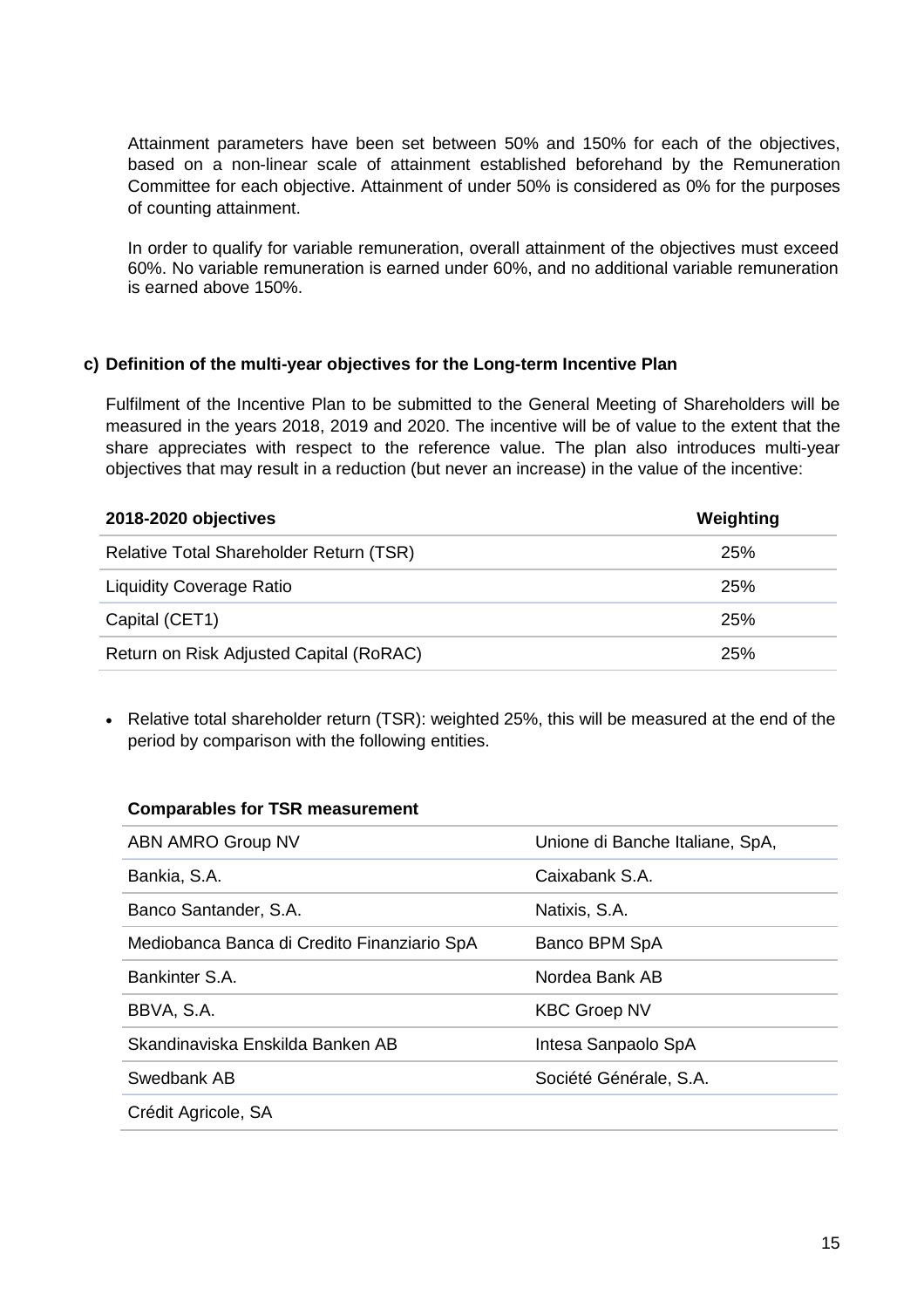TSR performance will be measured using the arithmetic means, rounded to the third decimal place, of the closing price of the share in the first twenty trading sessions following:

- The beginning of the measurement period (1 January 2018).
- The end of the measurement period (31 December 2018).

If Banco Sabadell's TSR at the end of the period is:

- Among the bottom three in the sample, this will be classified as 0% attainment of the objective.
- Between the bottom three and the median of the sample, this will be classified as 50% attainment of the objective.
- Between the median and the top eight in the sample, this will be classified as 75% attainment of the objective.
- Among the top eight in the sample, this will be classified as 100% attainment of the objective.
- Liquidity Coverage Ratio: with a 25% weighting, attainment of the target in connection with the Liquidity Coverage Ratio will be measured on the basis of the level established in the bank's RAS (Risk Appetite Statement). If that objective is exceeded, this will be classified as 100% attainment of the indicator. Failure to achieve that objective will be classified as 0% attainment.
- Capital (CET1): with a 25% weighting, attainment of the target in connection with CET1 will be measured on the basis of the level established in the bank's RAS (Risk Appetite Statement). If that objective is exceeded, this will be classified as 100% attainment of the indicator. Failure to achieve that objective will be classified as 0% attainment.
- RoRAC: with a 25% weighting, attainment of the target in connection with the RoRAC will be measured on the basis of the cost of equity. Exceedance of that objective will be classified as 100% attainment of the indicator. Failure to achieve that objective will be classified as 0% attainment.

The aforementioned indicators will be measured in the first quarter of 2021; the number of rights may be reduced (but never increased) in line with the percentage achievement of objectives, where this is less than 100%.

# 6. Executive directors' contracts

The contracts of Banco Sabadell's executive directors conform to the usual parameters in senior management contracts and meet the legal requirements for contracts of this type, with the following main terms and conditions:

- Contract term: Indefinite
- Fixed remuneration: In accordance with the terms and conditions set out in the Annual Report on Director Remuneration.